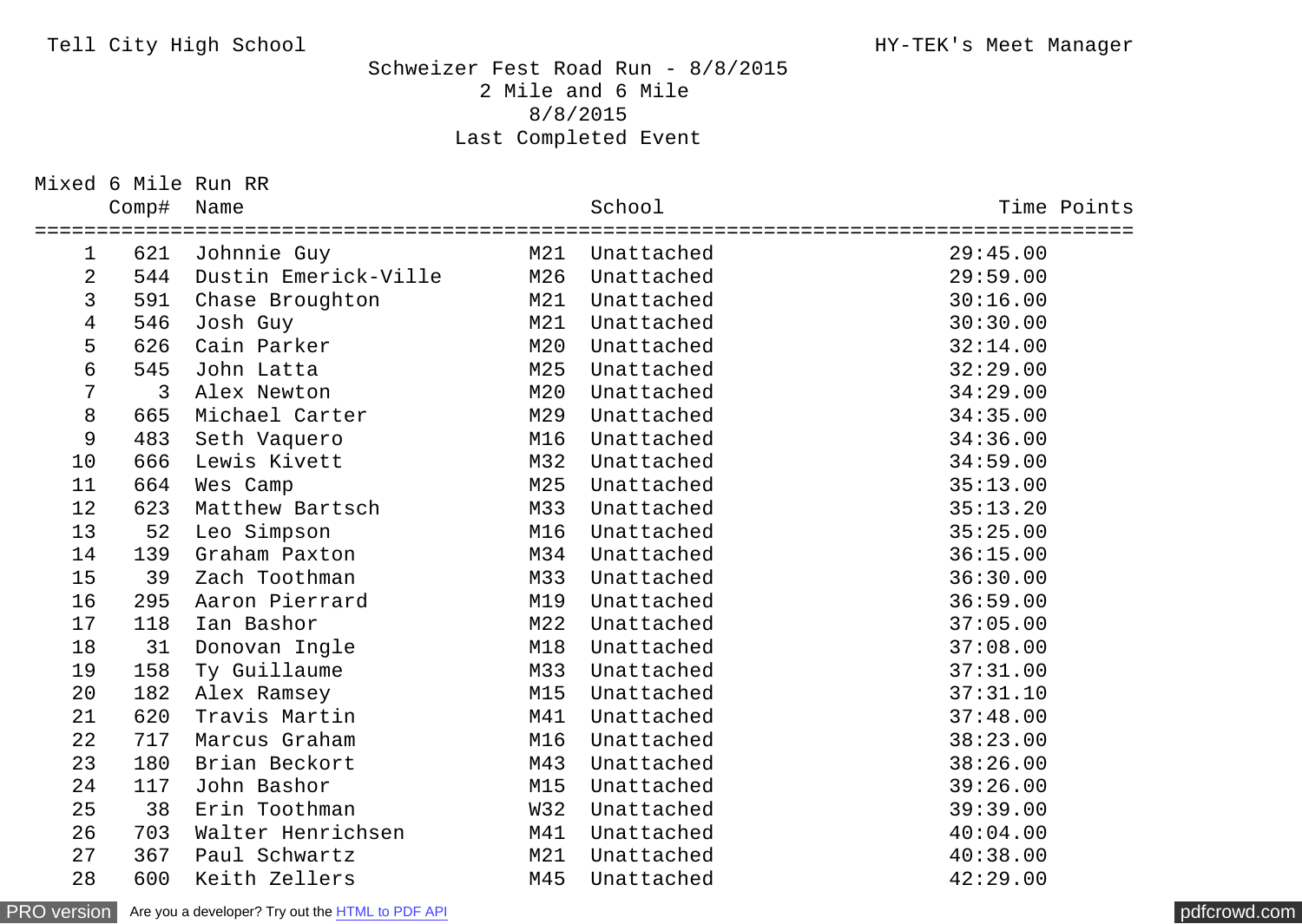| 29                 | 91             | Haley Baughman                                   | W21        | Unattached | 42:35.00 |              |
|--------------------|----------------|--------------------------------------------------|------------|------------|----------|--------------|
| 30                 | 365            | Alex Fenn                                        | M25        | Unattached | 42:36.00 |              |
| 31                 | 580            | Michael Saalman                                  | M24        | Unattached | 42:36.10 |              |
| 32                 | 6              | Darrick Taul                                     | M35        | Unattached | 42:43.00 |              |
| 33                 | 260            | Bryce Lain                                       | M19        | Unattached | 42:51.00 |              |
| 34                 | 44             | Kim Strobel                                      | W41        | Unattached | 43:03.00 |              |
| 35                 | 723            | Jaime Morrison                                   | W36        | Unattached | 43:39.00 |              |
| 36                 | 57             | Jason Powell                                     | M45        | Unattached | 44:30.00 |              |
| 37                 | 327            | Ryan Sumner                                      | M34        | Unattached | 44:31.00 |              |
| 38                 | 619            | Chris Zachary                                    | M27        | Unattached | 44:37.00 |              |
| 39                 | 642            | Paul Bloom                                       | M48        | Unattached | 45:01.00 |              |
| 40                 | 135            | Ben Becher                                       | M15        | Unattached | 45:20.00 |              |
| 41                 |                | 134 Steve Becher                                 | M50        | Unattached | 45:21.00 |              |
| 42                 | 125            | Logan Hubert                                     | M15        | Unattached | 45:33.00 |              |
| 43                 | $\overline{2}$ | Donald Knieriem                                  | M64        | Unattached | 45:57.00 |              |
| 44                 | 533            | Robert Gleitz                                    | M45        | Unattached | 46:17.00 |              |
| 45                 | 710            | Hunter Sandage                                   | M20        | Unattached | 46:29.00 |              |
| 46                 | 618            | Jason Crandall                                   | M44        | Unattached | 46:31.00 |              |
| 47                 | 727            | Travis Brinksneader                              | M18        | Unattached | 47:36.00 |              |
| 48                 | 77             | Beatriiz Gazcon                                  | W42        | Unattached | 47:55.00 |              |
| 49                 | 102            | Jerry Pierce                                     | M67        | Unattached | 48:08.00 |              |
| 50                 | 95             | Jason Sprinkle                                   | M26        | Unattached | 48:13.00 |              |
| 51                 | 675            | Darrell Barker                                   | M51        | Unattached | 48:14.00 |              |
| 52                 | 705            | Phil Wickizer                                    | M35        | Unattached | 48:19.00 |              |
| 53                 | 523            | Sydney Young                                     | W18        | Unattached | 48:33.00 |              |
| 54                 | 521            | Eric Young                                       | M45        | Unattached | 48:44.00 |              |
| 55                 | 572            | Jeremy Miller                                    | M21        | Unattached | 49:05.00 |              |
| 56                 | 97             | Sarah Richard                                    | W35        | Unattached | 49:07.00 |              |
| 57                 | 345            | Jill Yeager                                      | W32        | Unattached | 49:08.00 |              |
| 58                 | 204            | Tim Mulzer                                       | M47        | Unattached | 49:09.00 |              |
| 59                 | 532            | Kasey Wagner                                     | W32        | Unattached | 49:12.00 |              |
| 60                 | 612            | Michelle Allen                                   | <b>W48</b> | Unattached | 49:17.00 |              |
| 61                 | 310            | Derrick James                                    | M38        | Unattached | 49:53.00 |              |
| 62                 | 421            | Patrick Naviaux                                  | M36        | Unattached | 50:00.00 |              |
| 63                 | 176            | Katie Goffinet                                   | W16        | Unattached | 50:09.00 |              |
| 64                 | 175            | Hailey Carman                                    | W17        | Unattached | 50:09.30 |              |
| 65                 | 136            | Chris DeJarnette                                 | M41        | Unattached | 50:15.00 |              |
| 66                 | 689            | Makayla Ford                                     | W15        | Unattached | 50:37.00 |              |
| <b>PRO</b> version |                | Are you a developer? Try out the HTML to PDF API |            |            |          | pdfcrowd.com |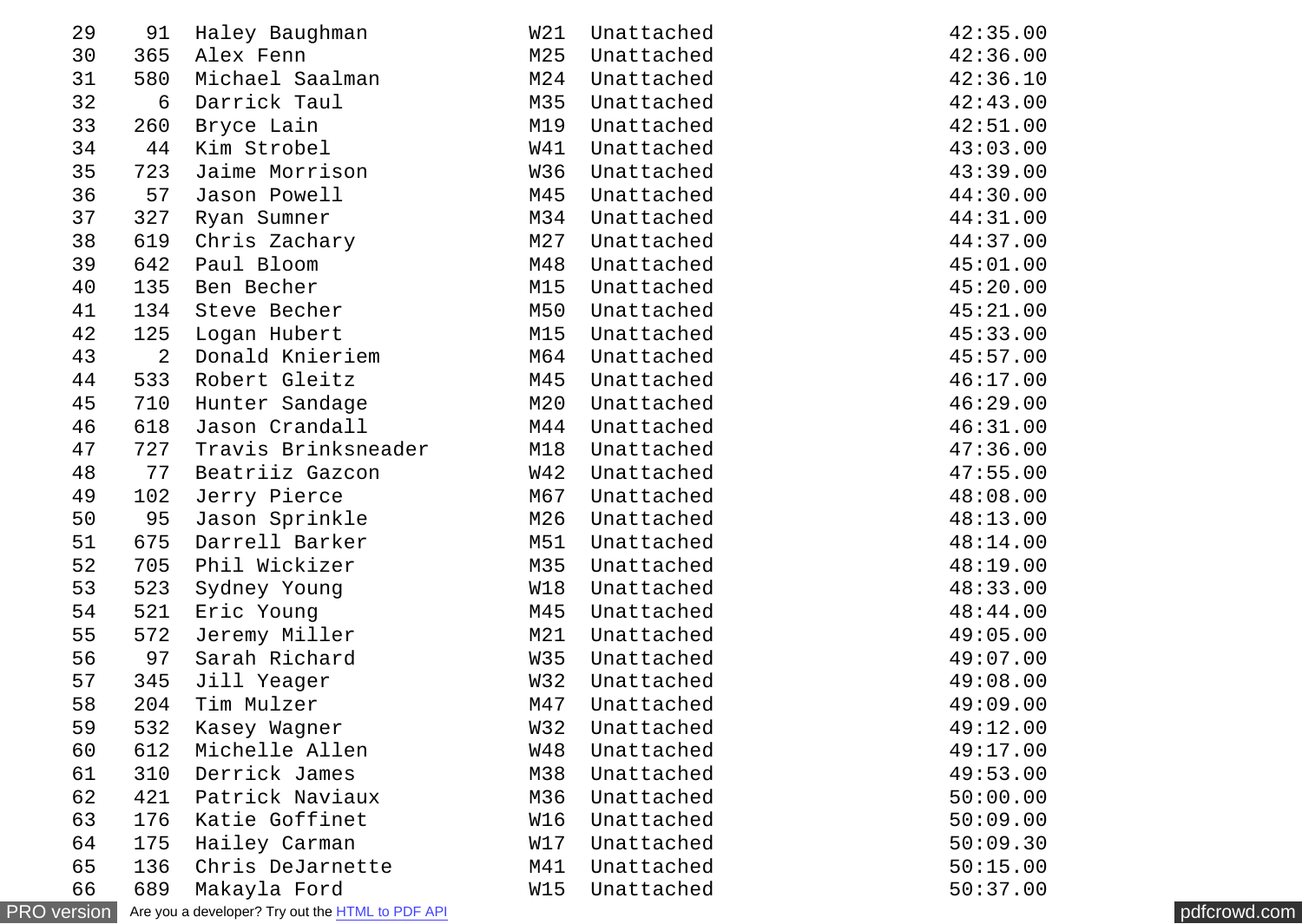| 67  | 440 | George Wooten      | M33             | Unattached | 50:54.00 |
|-----|-----|--------------------|-----------------|------------|----------|
| 68  | 716 | David Beertzer     | M38             | Unattached | 51:06.00 |
| 69  | 153 | Julie Brinksneader | W32             | Unattached | 51:20.00 |
| 70  | 22  | Donald Crask       | M67             | Unattached | 51:24.00 |
| 71  | 639 | Michael Lane       | M40             | Unattached | 51:35.00 |
| 72  | 569 | Rachel Gordon      | W39             | Unattached | 51:43.00 |
| 73  | 711 | Andrew Jones       | M23             | Unattached | 52:17.00 |
| 74  | 704 | Bruce Dupont       | M49             | Unattached | 52:23.00 |
| 75  | 155 | Ryan Risse         | M30             | Unattached | 52:48.00 |
| 76  | 85  | Emily Parke        | W34             | Unattached | 52:49.00 |
| 77  | 693 | Mary Caster        | W47             | Unattached | 52:51.00 |
| 78  | 696 | Jacob Bluhm        | M22             | Unattached | 53:03.00 |
| 79  | 606 | Kristen Hollinden  | W33             | Unattached | 53:11.00 |
| 80  | 436 | John Pfieffer      | M48             | Unattached | 53:19.00 |
| 81  | 27  | Janet Lautner      | <b>W58</b>      | Unattached | 53:37.00 |
| 82  | 312 | Scott Kidder       | M38             | Unattached | 53:39.00 |
| 83  | 540 | Elizabeth Kehl     | W14             | Unattached | 53:56.00 |
| 84  | 466 | Jessica Schraner   | W <sub>25</sub> | Unattached | 54:00.00 |
| 85  | 468 | Shane Jones        | M38             | Unattached | 54:01.00 |
| 86  | 673 | Dave Scrugaterback | M46             | Unattached | 54:03.00 |
| 87  | 147 | Julie Kohnert      | W56             | Unattached | 54:07.00 |
| 88  | 482 | Chloe Carman       | W14             | Unattached | 54:16.00 |
| 89  | 548 | Alex Blankenship   | W14             | Unattached | 54:22.00 |
| 90  | 242 | Ashley Aders       | W20             | Unattached | 54:23.00 |
| 91  | 688 | Bart Harpenau      | M38             | Unattached | 54:31.00 |
| 92  | 4   | Michael Elaman     | M68             | Unattached | 54:36.00 |
| 93  | 208 | Dan Lacy           | M49             | Unattached | 54:39.00 |
| 94  | 492 | Andrew Arndt       | M35             | Unattached | 54:58.00 |
| 95  | 582 | Hannah Harpenau    | W19             | Unattached | 55:24.00 |
| 96  | 407 | Lauren Wahl        | W <sub>26</sub> | Unattached | 55:38.00 |
| 97  | 506 | Tomi Jo Leistner   | W <sub>27</sub> | Unattached | 55:45.00 |
| 98  | 570 | Brandon Gordon     | M40             | Unattached | 55:55.00 |
| 99  | 169 | Lee Chestnut       | M40             | Unattached | 56:17.00 |
| 100 | 423 | Tom Wolf           | M57             | Unattached | 56:26.00 |
| 101 | 694 | Earlene Preher     | W57             | Unattached | 56:29.00 |
| 102 | 285 | Elizabeth Dauby    | W15             | Unattached | 56:50.00 |
| 103 | 197 | Sarah Schlachter   | W16             | Unattached | 56:51.00 |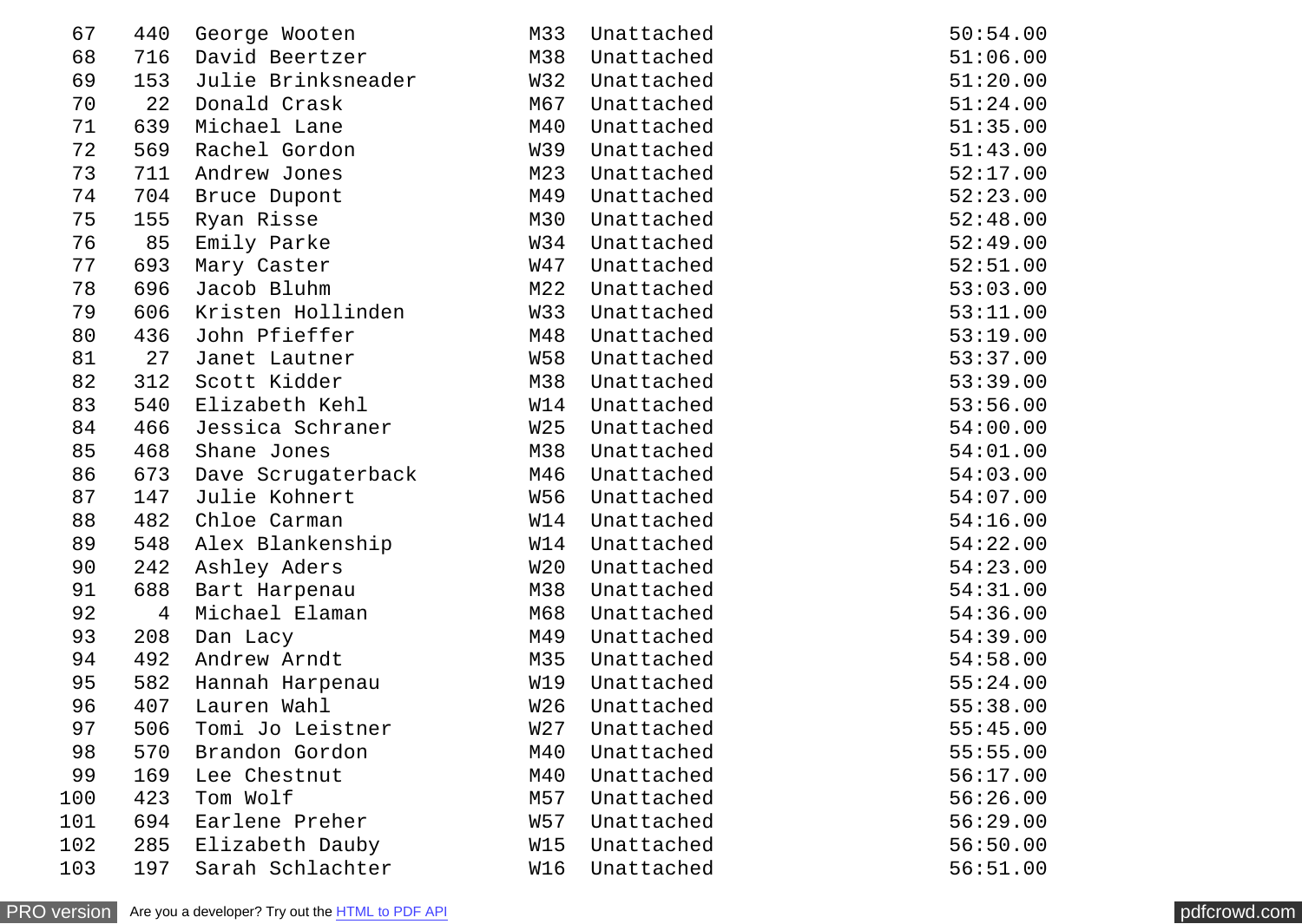| 104                | 520 | Cara Hurak                                       | W33 | Unattached | 57:03.00   |              |
|--------------------|-----|--------------------------------------------------|-----|------------|------------|--------------|
| 105                | 709 | Kelley Click                                     | W40 | Unattached | 57:28.00   |              |
| 106                | 670 | Mariah Klueh                                     | W15 | Unattached | 57:50.00   |              |
| 107                | 657 | Jalynn Pruitt                                    | W16 | Unattached | 57:51.00   |              |
| 108                | 124 | Hannah Hubert                                    | W17 | Unattached | 58:04.00   |              |
| 109                | 245 | Russ Christensen                                 | M60 | Unattached | 58:20.00   |              |
| 110                | 702 | Ashley Scarboro                                  | W14 | Unattached | 58:23.00   |              |
| 111                | 78  | Mercedez Mendez                                  | W18 | Unattached | 58:24.00   |              |
| 112                | 602 | Samuel Strange                                   | M66 | Unattached | 58:27.00   |              |
| 113                | 178 | Hannah Reed                                      | W21 | Unattached | 58:35.00   |              |
| 114                | 637 | Fred Steiner                                     | M70 | Unattached | 59:16.00   |              |
| 115                | 404 | Klyne Waninger                                   | W21 | Unattached | 59:37.00   |              |
| 116                | 51  | Susan Schwartz                                   | W21 | Unattached | 1:00:27.00 |              |
| 117                | 662 | Jessica Foster                                   | W21 | Unattached | 1:00:28.00 |              |
| 118                | 707 | Jennifer Gilmore                                 | W43 | Unattached | 1:00:29.00 |              |
| 119                | 708 | Eric Gilmore                                     | M47 | Unattached | 1:00:31.00 |              |
| 120                | 526 | Kathy Pyle                                       | W51 | Unattached | 1:00:54.00 |              |
| 121                | 529 | Kristin Truelove                                 | W22 | Unattached | 1:00:59.00 |              |
| 122                | 745 | Cody Pfeifer                                     | M26 | Unattached | 1:01:01.00 |              |
| 123                | 311 | Micki Kidder                                     | W37 | Unattached | 1:01:03.00 |              |
| 124                | 491 | Mary May                                         | W50 | Unattached | 1:01:36.00 |              |
| 125                | 405 | Paul Wahl                                        | M60 | Unattached | 1:02:12.00 |              |
| 126                | 161 | Lindsey Gengelbach                               | W22 | Unattached | 1:02:29.00 |              |
| 127                | 610 | Candy Theile                                     | W54 | Unattached | 1:02:31.00 |              |
| 128                | 83  | Steven Dupre                                     | M62 | Unattached | 1:02:34.00 |              |
| 129                | 609 | Mike Theile                                      | M53 | Unattached | 1:03:09.00 |              |
| 130                | 575 | Joseph Miller                                    | M12 | Unattached | 1:03:11.00 |              |
| 131                | 574 | Judson Miller                                    | M52 | Unattached | 1:03:12.00 |              |
| 132                | 84  | Anita Dupre                                      | W49 | Unattached | 1:03:19.00 |              |
| 133                | 160 | Ashley Gengelbach                                | W20 | Unattached | 1:03:20.00 |              |
| 134                | 431 | Brandi Hess                                      | W37 | Unattached | 1:03:52.00 |              |
| 135                | 674 | Mark Payne                                       | M56 | Unattached | 1:03:56.00 |              |
| 136                | 276 | Brandie Page                                     | W38 | Unattached | 1:04:05.00 |              |
| 137                | 179 | Debbie Reed                                      | W51 | Unattached | 1:04:12.00 |              |
| 138                | 127 | Mary Jo Borders                                  | W61 | Unattached | 1:04:13.00 |              |
| 139                | 435 | Kenneth Sanders                                  | M44 | Unattached | 1:04:23.00 |              |
| 140                | 189 | <b>BJ Thomas</b>                                 | M57 | Unattached | 1:04:53.00 |              |
| 141                | 159 | Brian Floyd                                      | M55 | Unattached | 1:05:10.00 |              |
| <b>PRO</b> version |     | Are you a developer? Try out the HTML to PDF API |     |            |            | pdfcrowd.com |